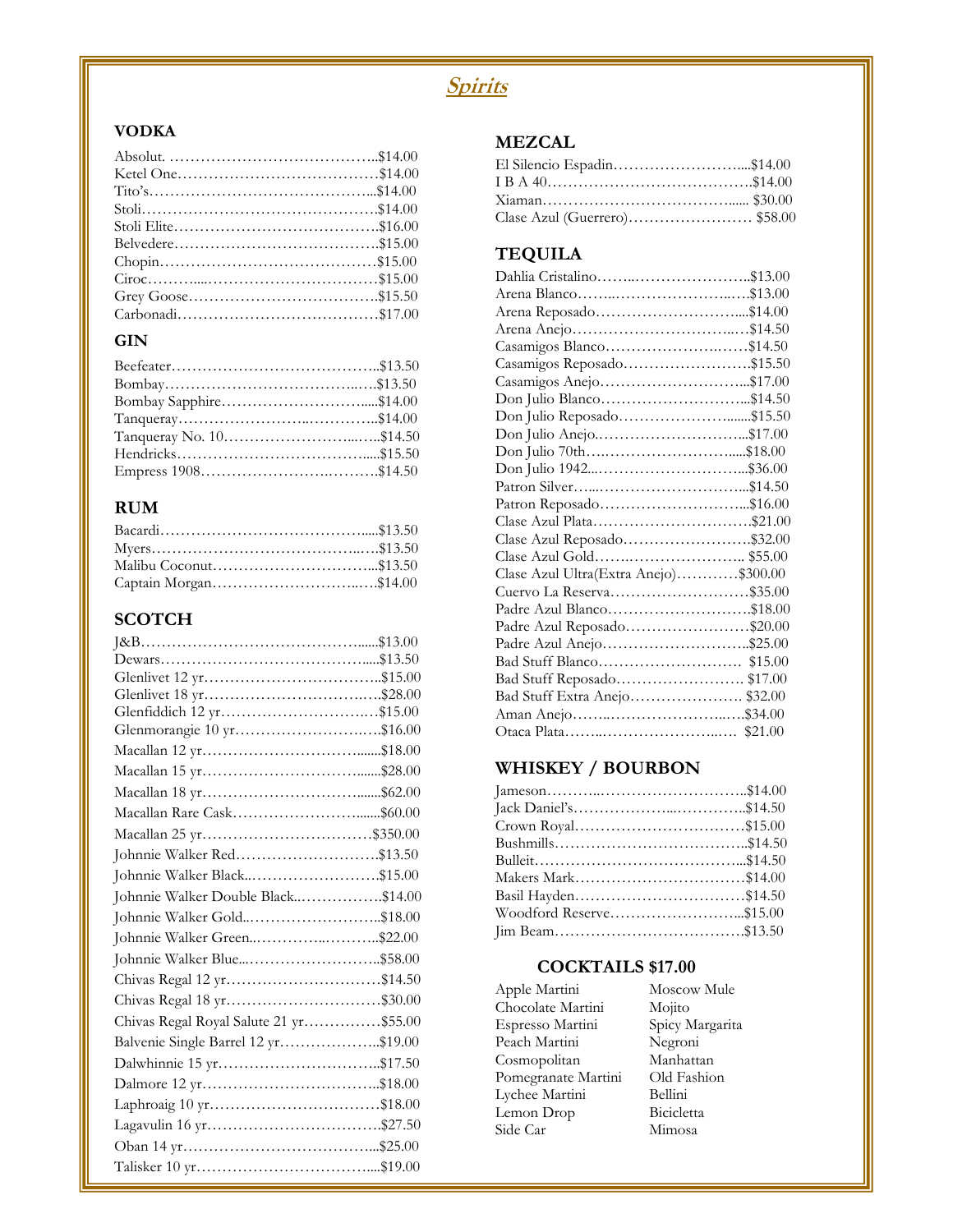| <u>By The Glass</u>                             |                    |  |  |
|-------------------------------------------------|--------------------|--|--|
| <b>CHAMPAGNE:</b>                               |                    |  |  |
| Prosecco (Mille)                                | \$12.00            |  |  |
| Champagne Heidsieck (Monopole) Brut France      | \$18.00            |  |  |
| Champgane Pommery Rose Pop 187ml                | \$25.00            |  |  |
| WHITE:                                          |                    |  |  |
| White Zinfandel (Stone Cellars)                 | \$12.00            |  |  |
| House Pinot Grigio (Beati)                      | \$12.00            |  |  |
| House Chardonnay (Silvia)                       | \$12.00            |  |  |
| Chardonnay (DAOU)                               | \$14.00            |  |  |
| Chardonnay Ferrari Reserve (Napa Valley)        | \$17.00            |  |  |
| House Sauvignon Blanc (DAOU)                    | \$14.00            |  |  |
| Gavi (La Soraia)                                | \$14.00            |  |  |
| Pinot Grigio (Alturis)                          | \$15.50            |  |  |
| <b>ROSE:</b>                                    |                    |  |  |
| Rose (Chiaretto) Italy                          | \$12.00            |  |  |
| Rose La Chapelle Gordonne (France)              | \$16.00            |  |  |
| RED:                                            |                    |  |  |
| Chianti (Lanciola)                              | \$12.00            |  |  |
| Chianti Riserva Lanciola                        | \$15.00            |  |  |
| Merlot (Savian)                                 | \$10.00            |  |  |
| Merlot (Coppola)                                | \$12.00            |  |  |
| Cabernet Sauvignon (Rodney Strong) Estate       | \$14.00            |  |  |
| Cabernet Sauvignon (Silvia) Reserve Napa Valley | \$18.00            |  |  |
| Pinot Noir Treresa Noelle                       | \$16.00<br>\$11.00 |  |  |
| Nero d'Avola Drago<br>Montepulciano (Polifemo)  | \$18.00            |  |  |
| Brunello di Montalcino (Campo Dei Fiori)        | \$22.00            |  |  |
| Amarone (Corte Lenguin)                         | \$22.00            |  |  |
| Barolo (Bric Cenciurio)                         | \$22.00            |  |  |
| Rosso Toscano (Helena)                          | \$15.00            |  |  |
| <b>HALF BOTTLE</b>                              |                    |  |  |
| WHITE:                                          |                    |  |  |
| Pinot Grigio (Santa Margherita)                 | \$32.00            |  |  |
| Chardonnay (Imagery) California                 | \$20.00            |  |  |
| Chardonnay Rossj-Bass (Gaja)                    | \$110.00           |  |  |
| <b>RED:</b>                                     |                    |  |  |
| Brunello di Montalcino (Col D'Orcia)            | \$52.00            |  |  |
| Saccicaia                                       | \$400.00           |  |  |
| Opus One                                        | \$425.00           |  |  |
|                                                 |                    |  |  |

**CORKAGE FEE—\$30.00/Bottle (750ML) 1st & 2nd Bottle \$45/Bottle (750ML) for 3rd, 4th & 5th Bottles , MAGNUM CORKAGE IS DOUBLE THE REGULAR CORKAGE**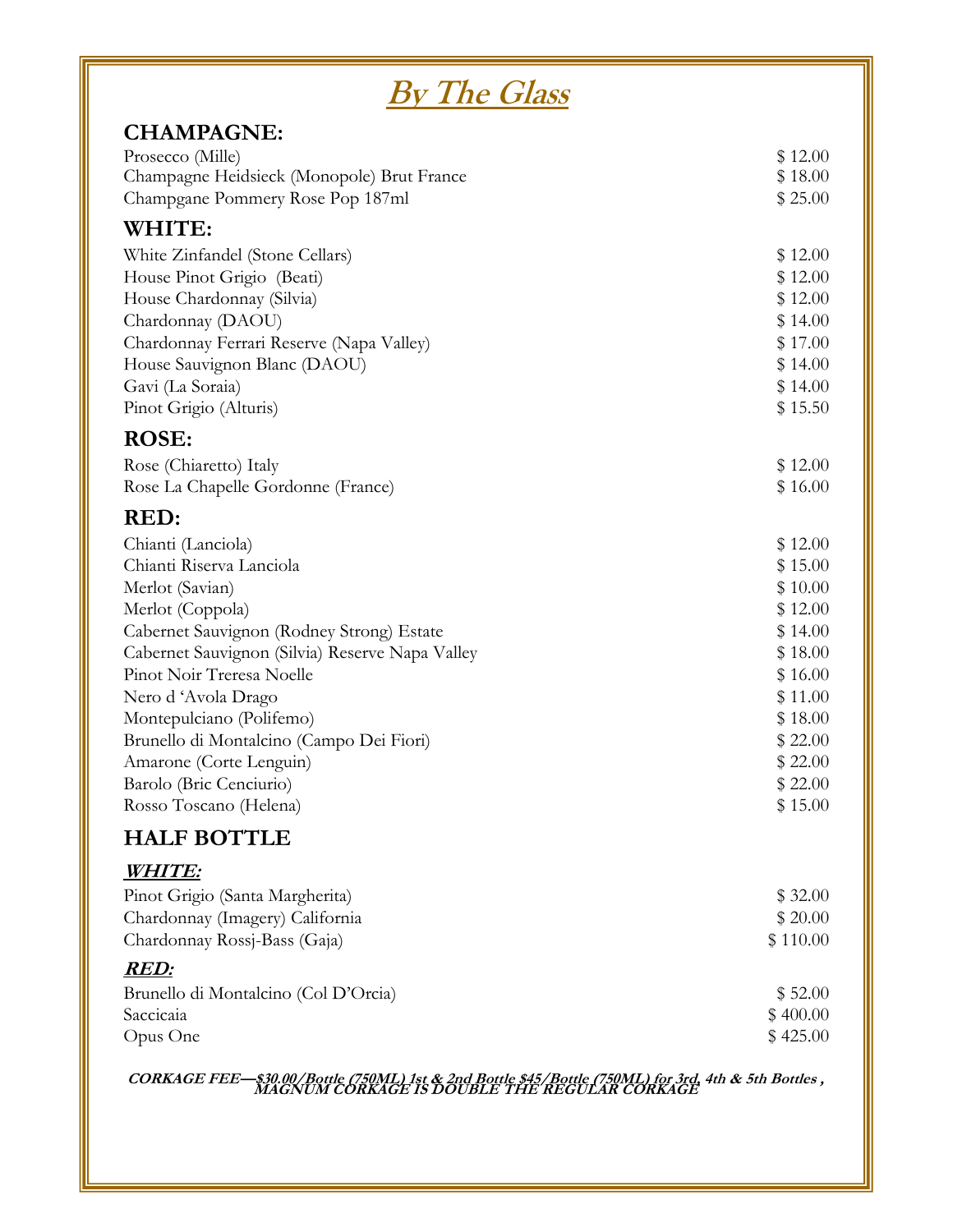# **Champagne**

| 1)  | Prosecco Mille                     | ml. 750             | \$50.00  |
|-----|------------------------------------|---------------------|----------|
| 3)  | Veuve Cliequot (Yellow Label Brut) | ml. 750             | \$145.00 |
| 4)  | Champagne Heidsieck Monopole Brut  | ml. 750             | \$75.00  |
| 5)  | Veuve Cliequot (Yellow Label Brut) | ml. 375             | \$75.00  |
| 6)  | Ferrari (Brut)                     | ml. 750             | \$65.00  |
| 7)  | Cristal (Louis Roederer)           | Vint. 13            | \$700.00 |
| 8)  | Billecart-Salmon Brut Rose         | ml. 750             | \$250.00 |
| 9)  | Dom Perignon "Moet & Chandon"      | ml. 750<br>Vint. 12 | \$600.00 |
| 10) | Laurent Perrier "Cuvee Rose"       | ml. 750             | \$180.00 |
| 11) | Perrier Jouet (Fleur de Champagne) | ml. 750<br>Vint. 12 | \$500.00 |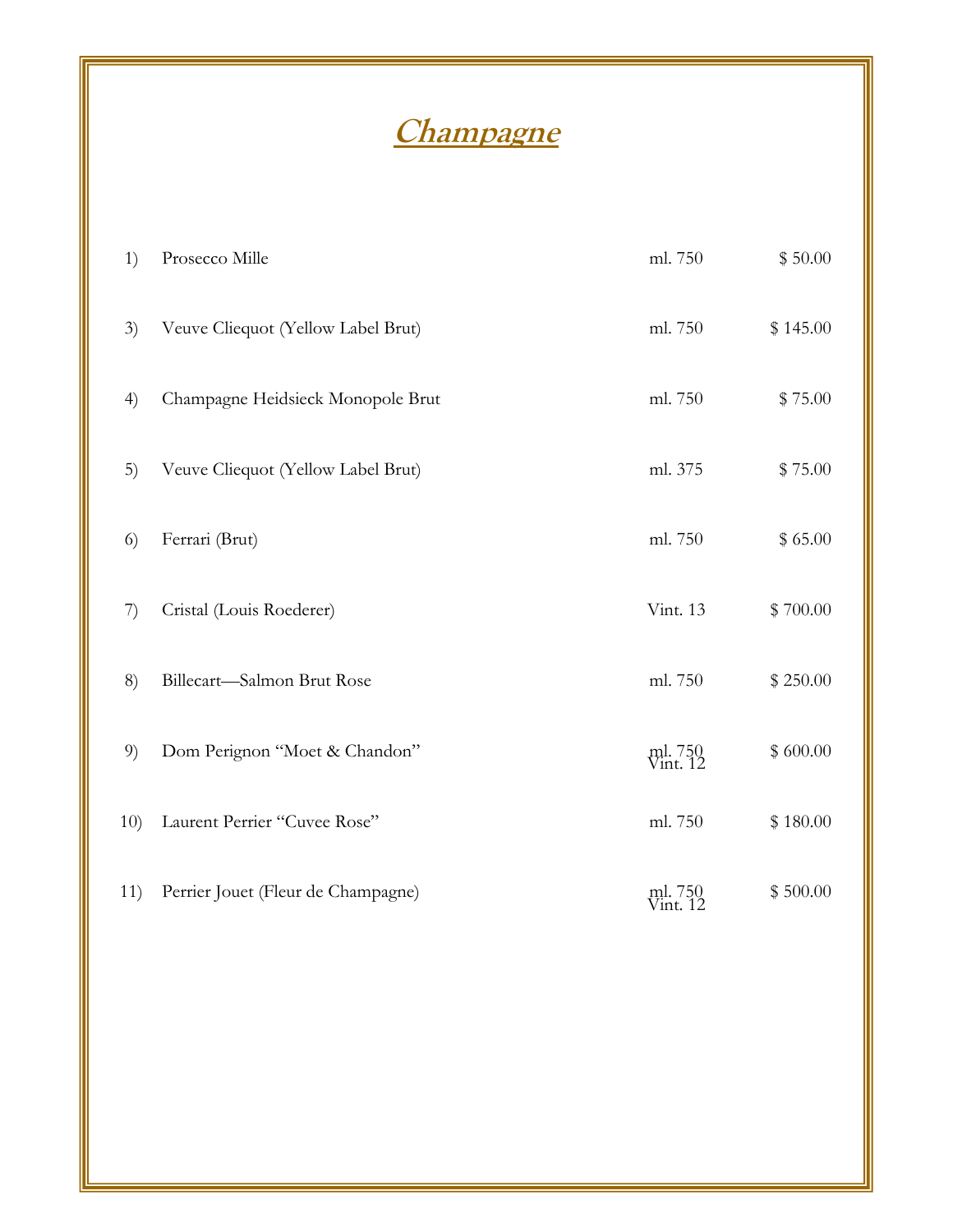## **California White**

| 13)  | Sauvignon Blanc (DAOU)                             | \$49.00  |
|------|----------------------------------------------------|----------|
| (14) | Sauvignon Blanc Honig (Napa Valley)                | \$47.00  |
| 15)  | Sauvignon Blanc Duckhorn (North Coast)             | \$55.00  |
| 16)  | Sauvignon Blanc (Rochioli) Russian River Valley    | \$92.00  |
| 17)  | Chardonnay DAOU (Paso Robles)                      | \$50.00  |
| 18)  | Chardonnay Silvia (California)                     | \$46.00  |
| 19)  | Chardonnay Ferrari Carano Reserve (Napa Valley)    | \$65.00  |
| 20)  | Chardonnay Far Niente (Napa Valley)                | \$120.00 |
| 21)  | Chardonnay Kistler (Les Noisetiers) Sonoma         | \$125.00 |
| (22) | Chardonnay Shafer Napa Valley (Red Shoulder Ranch) | \$145.00 |
|      |                                                    |          |

## **Israel White**

|  | 23) Chardonnay / Sauvignon Blanc (Recanati) Kosher | \$45.00 |
|--|----------------------------------------------------|---------|

### **Germany White**

| (24) | White Riesling (Schoss Johannisberger) | \$55.00 |
|------|----------------------------------------|---------|
|      |                                        |         |

## **France White**

| 26) Sancerre Comte Lafond                                              | \$70.00  |
|------------------------------------------------------------------------|----------|
| 27) Chassagne Montrachet (Louis Latour) Cote D'Or                      | \$200.00 |
| 28) Jean Chartron Chevalier Montrachet (Clos Des Chavaliers) Grand Cru | \$900.00 |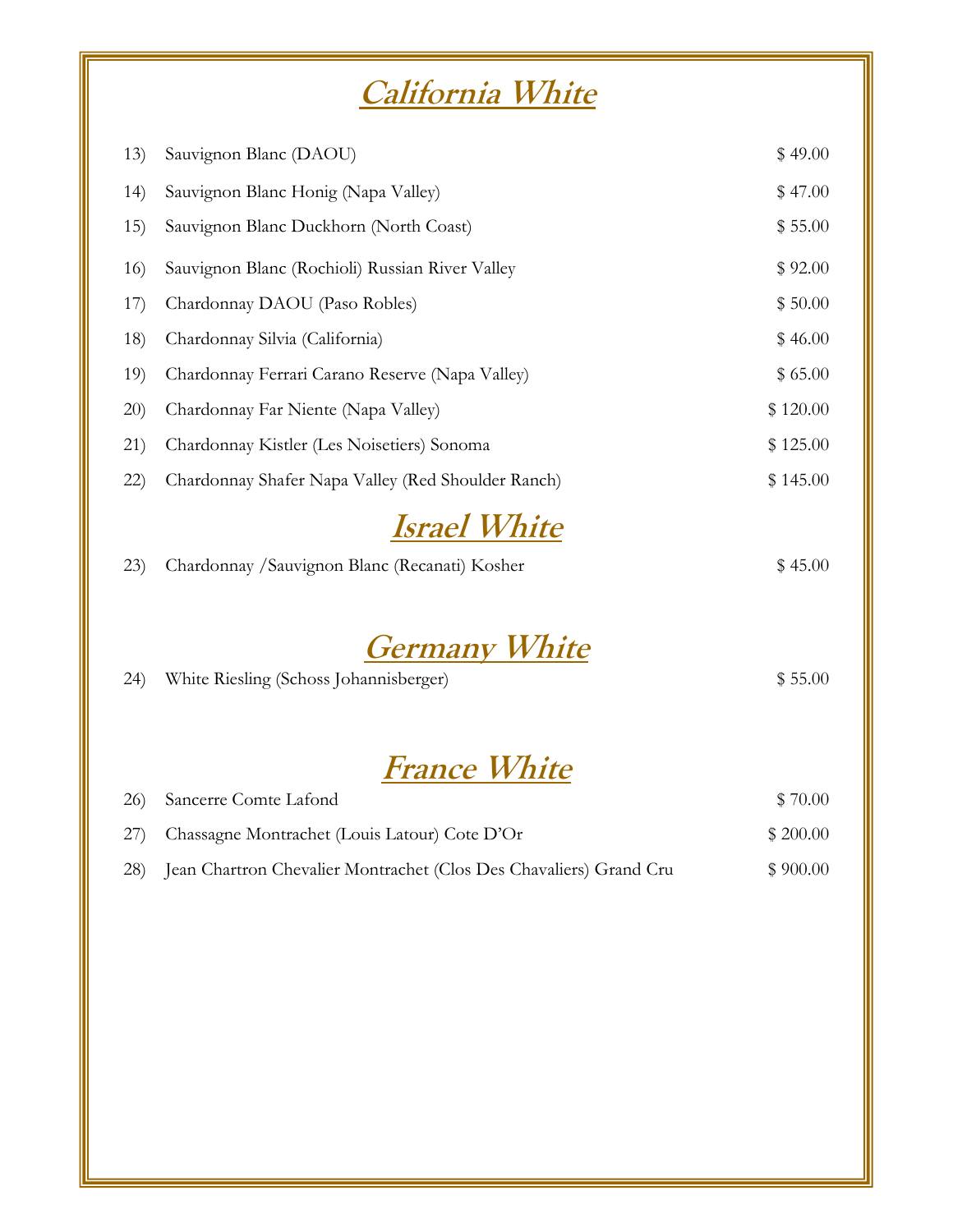# **Italian White**

| 30)  | Sauvignon Blanc Mamari (Fina)                  | \$48.00  |
|------|------------------------------------------------|----------|
| 31)  | Vernaccia di San Gimignano (Rocca Delle Macie) | \$46.00  |
| 33)  | Pinot Grigio (Beati)                           | \$45.00  |
| 34)  | Pinot Grigio (Santa Margherita)                | \$62.00  |
| 35)  | Pinot Grigio (Alturis)                         | \$60.00  |
| 36)  | Pinot Grigio (Jermann)                         | \$65.00  |
| 37)  | Ribolla Gialla (Jermann)                       | \$59.00  |
| 38)  | Chardonnay (Planeta)                           | \$80.00  |
| 39)  | Cervaro della Sala (Antinori)                  | \$115.00 |
| 40)  | Etna Bianco Gamma (Federico Curtaz)            | \$81.00  |
| 41)  | Gavi (La Soraia)                               | \$50.00  |
| 42)  | Gavi di Gavi (La Scolca) Black Label           | \$82.00  |
| (43) | Etna Bianco (Benanti)                          | \$57.00  |
| 44)  | Poggio Alle Gazze (Dell 'Ornellaia)            | \$140.00 |
| 45)  | Verdicchio (Colli Ripani)                      | \$58.00  |
| 46)  | Dreams Jermann                                 | \$130.00 |
| 47)  | Gaja ROSSJ-BASS (Langhe)                       | \$180.00 |
| 48)  | Regaleali Nozze D'Oro                          | \$56.00  |

## **Rose Wine**

| 49) Chiaretto (Italy)               | \$46.00 |
|-------------------------------------|---------|
| 50) La Chapelle Gordonne (Provence) | \$60.00 |
| 51) Domaines Ott (Provence)         | \$90.00 |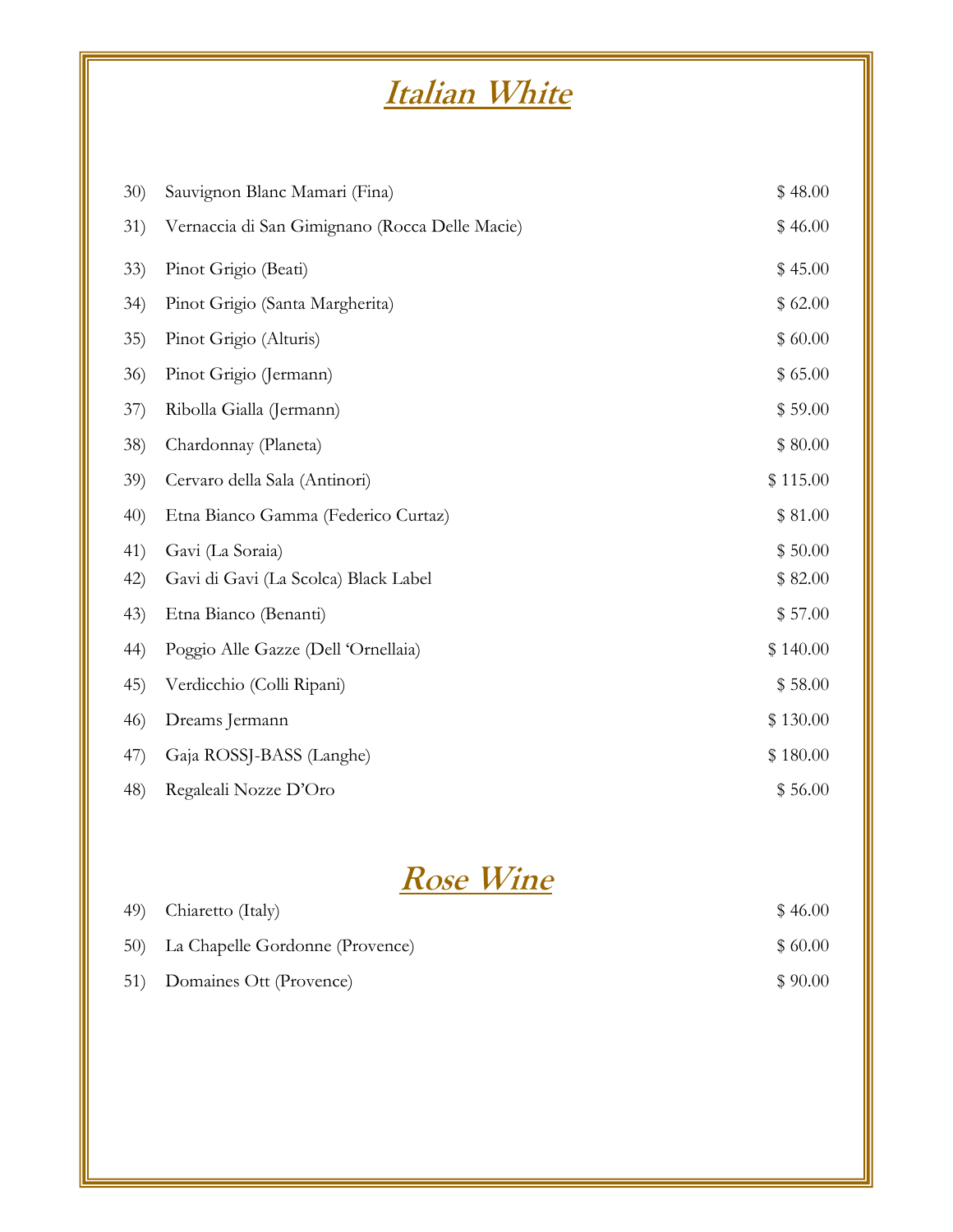# **California Red**

| 54)  | Pinot Noir (Treresa Noelle)                            | Vint. 19 | \$60.00    |
|------|--------------------------------------------------------|----------|------------|
| 57)  | Pinot Noir (Davis Bynum) Russian River Valley          | Vint. 18 | \$65.00    |
| 58)  | Pinot Noir (Flowers) Sonoma Coast                      | Vint. 19 | \$85.00    |
| 59)  | Pinot Noir Belleglos (La Alturas) Santa Lucia Highland | Vint. 20 | \$82.00    |
| 60)  | Pinot Noir (Dumol) Wester Reach Russian River Valley   | Vint. 20 | \$150.00   |
| 61)  | Merlot (Coppola) California                            | Vint. 18 | \$45.00    |
| 62)  | Meritage Papillon (Napa Valley)                        | Vint. 19 | \$135.00   |
| (63) | Merlot Duckhorn (Napa Valley)                          | Vint. 19 | \$125.00   |
| (64) | Bond Pluribus (Napa Valley)                            | Vint. 16 | \$1,400.00 |
| (65) | Dominus (Napa Valley)                                  | Vint. 18 | \$700.00   |
| 66)  | Cabernet Sauvignon Double Diamond (Napa Valley)        | Vint. 18 | \$140.00   |
| (67) | Cabernet Sauvignon (Patrimony) Paso Robles             | Vint. 16 | \$580.00   |
| 68)  | Cabernet Sauvignon (Quilt) Napa Valley                 | Vint. 19 | \$70.00    |
| 69)  | Cabernet Sauvignon (DAOU) Reserve Paso Robles          | Vint. 19 | \$73.00    |
| 70)  | Cabernet Sauvignon (Rodney Strong) Estate Sonoma       | Vint. 18 | \$54.00    |
| 71)  | Cabernet Sauvignon (Justin) Paso Robles                | Vint. 19 | \$60.00    |
| 72)  | Cabernet Sauvignon (Silvia) Reserve Napa Valley        | Vint. 18 | \$69.00    |
| 73)  | Cabernet Sauvignon (Shafer) One Point Five NapaValley  | Vint. 19 | \$240.00   |
| 74)  | Cabernet Sauvignon (Hundred Acre Wraith) Napa Valley   | Vint. 16 | \$1,200.00 |
| 75)  | Cabernet Sauvignon (Frank Family)                      | Vint. 18 | \$120.00   |
| 76)  | Cabernet Sauvignon (Groth) Napa Valley                 | Vint. 17 | \$128.00   |
| 77)  | Cabernet Sauvignon (Jordan) Napa Valley                | Vint. 17 | \$125.00   |
| 78)  | Cabernet Sauvignon (Joseph Phelps) Napa Valley         | Vint. 19 | \$135.00   |
| 79)  | Syrah Chateau Bellevue (Livermore Valley)              | Vint. 15 | \$390.00   |
| 80)  | Cabernet The Mascot (Napa Valley)                      | Vint. 17 | \$220.00   |
| 81)  | The Prisoner California                                | Vint. 19 | \$80.00    |
| 82)  | Overture (By Opus One) Napa Valley                     |          | \$220.00   |
| 83)  | DAOU (Soul of a Lion) Paso Robles                      | Vint. 19 | \$240.00   |
| 84)  | Quintessa (Napa Valley)                                | Vint. 18 | \$580.00   |
| 85)  | Insigna (Joseph Phelps) Napa Valley                    | Vint. 18 | \$500.00   |
| 86)  | Opus One (Cabernet Sauvignon) Napa Valley              | Vint. 18 | \$800.00   |
| 87)  | Harlan Estate (Napa Valley)                            | Vint. 14 | \$2,250.00 |

### **French Red**

| 88) Chateau Ducru—Beaucaillou Saint-Julien | Vint. 96   | \$1,000.00 |
|--------------------------------------------|------------|------------|
| 89) Chateau Palmer (Margaux) Third Growth  | Vint. 12   | \$820.00   |
| 90) Chateau Mouton Rothschschild           | Vint. 15   | \$2,500.00 |
| 91) Chateau Hant-Brion                     | Vint. $09$ | \$2,300.00 |
| 92) Petrus Pomerol                         | Vint. $15$ | \$6,500.00 |



93) Cabernet Sauvignon (Carmel) Kosher Vint. 19 \$ 65.00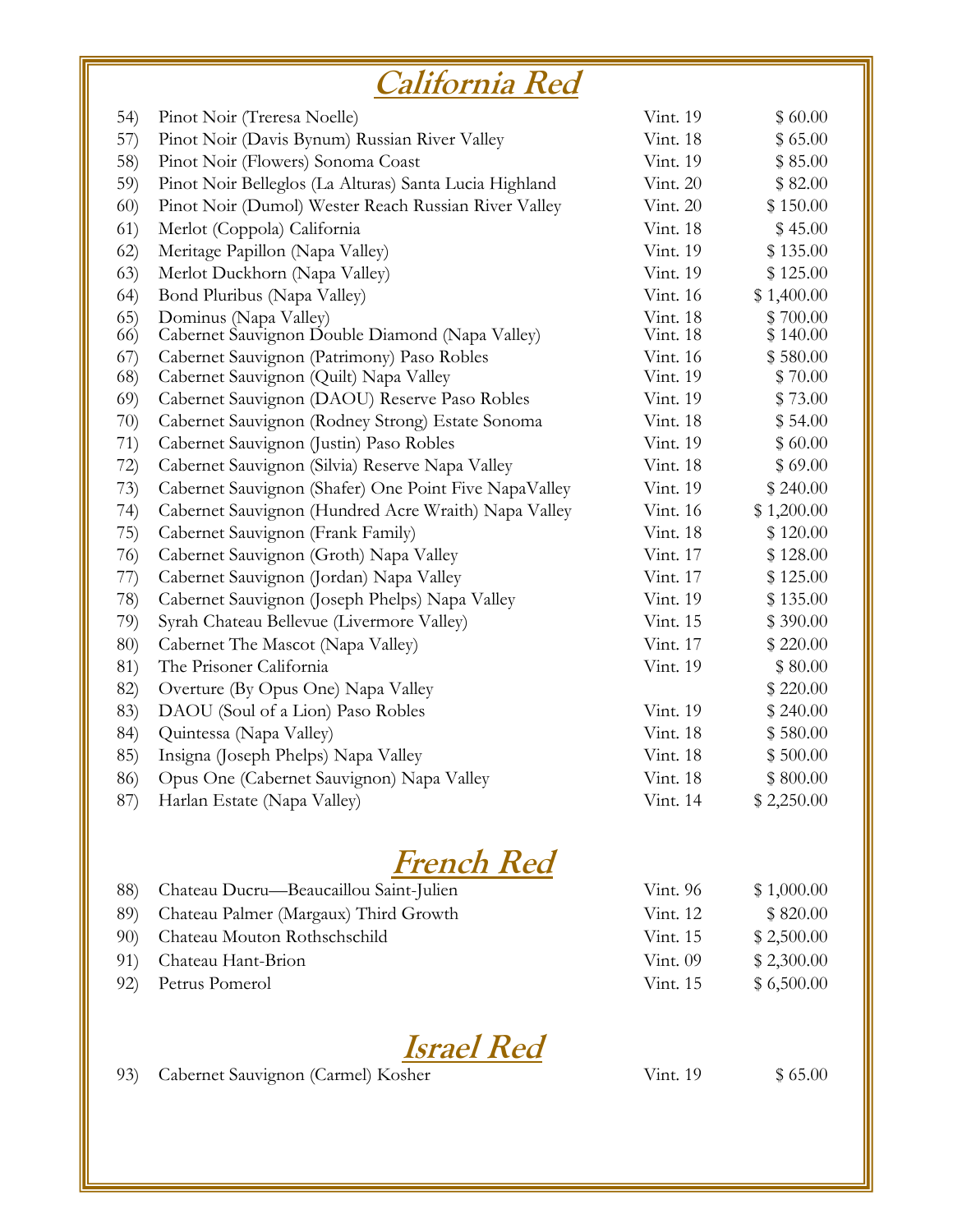# **Italian Red**

| 96)  | Sangiovese Bocelli                                        | Vint. 18 | \$42.00    |
|------|-----------------------------------------------------------|----------|------------|
| 98)  | Necta Dei (Nittardi) Super Tuscan                         | Vint. 12 | \$123.00   |
| 100) | Chianti (Lanciola)                                        | Vint. 16 | \$45.00    |
|      | 101) Chianti Riserva (Caparsino)                          | Vint. 16 | \$75.00    |
|      | 102) Chianti Riserva (Lanciola)                           | Vint. 15 | \$56.00    |
|      | 103) Chianti Riserva Nipozzano (Frescobaldi)              | Vint. 18 | \$58.00    |
|      | 105) Chianti Classico (Ruffino) Riserva Ducale Oro        | Vint. 17 | \$82.00    |
|      | 106) Poggio al Tempio (Santa Vittoria) Super Tuscan       | Vint. 18 | \$55.00    |
|      | 108) Villa Antinori (Super Tuscan)                        | Vint. 19 | \$51.00    |
|      | 109) Tyrsinoi (I Tirreni) Super Tuscan                    | Vint. 16 | \$200.00   |
|      | 110) Crognolo (Super Tuscan)                              | Vint. 19 | \$70.00    |
|      | 111) Rosso Toscano (Helena)                               | Vint. 19 | \$59.00    |
|      | 112) Tempranillo Vigna Le Nicchie (Pietro Beconcini)      | Vint. 11 | \$128.00   |
|      | 113) Vino Nobile di Montepulciano (Svetoni) La Croce      | Vint. 18 | \$90.00    |
|      | 114) Massetino (Tenuta Dell Ornellaia)                    | Vint. 18 | \$700.00   |
|      | 115) Promis Ca 'Marcanda (Gaia)                           | Vint. 19 | \$110.00   |
|      | 116) Pugnitello (Olivi)                                   | Vint. 10 | \$118.00   |
|      | 117) Arcibaldo (Cennatoio) Super Tuscan                   | Vint. 12 | \$115.00   |
|      | 118) Castellaccio Fattoria Uccelliera (Super Tuscan)      | Vint. 16 | \$85.00    |
|      | 121) Brunello di Montalcino Biondi-Santi Riserva          | Vint. 11 | \$950.00   |
|      | 124) Brunello di Montalcino (Campo Dei Fiori)             | Vint. 16 | \$80.00    |
|      | 125) Brunello di Montalcino (Albatreti)                   | Vint. 16 | \$155.00   |
|      | 127) Brunello di Montalcino (Pian Delle Vigne) Antinori   | Vint. 16 | \$160.00   |
|      | 128) Brunello di Montalcino (Pian Delle Querci) Riserva   | Vint. 15 | \$150.00   |
|      | 129) Brunello di Montalcino Castel Giocondo (Frescobaldi) | Vint. 16 | \$135.00   |
|      | 130) Brunello di Montalcino Gaja Sugarille                | Vint. 13 | \$600.00   |
|      | 131) Tignanello (Antinori)                                | Vint. 18 | \$270.00   |
|      | 132) Ornellaia (Bolgheri)                                 | Vint. 18 | \$450.00   |
| 133) | Sassicaia (Bolgheri)                                      | Vint. 17 | \$700.00   |
|      | 134) Solaia (Antinori)                                    | Vint. 14 | \$750.00   |
|      | 135) Masseto (Tenuta Dell 'Ornellaia)                     | Vint. 17 | \$1,400.00 |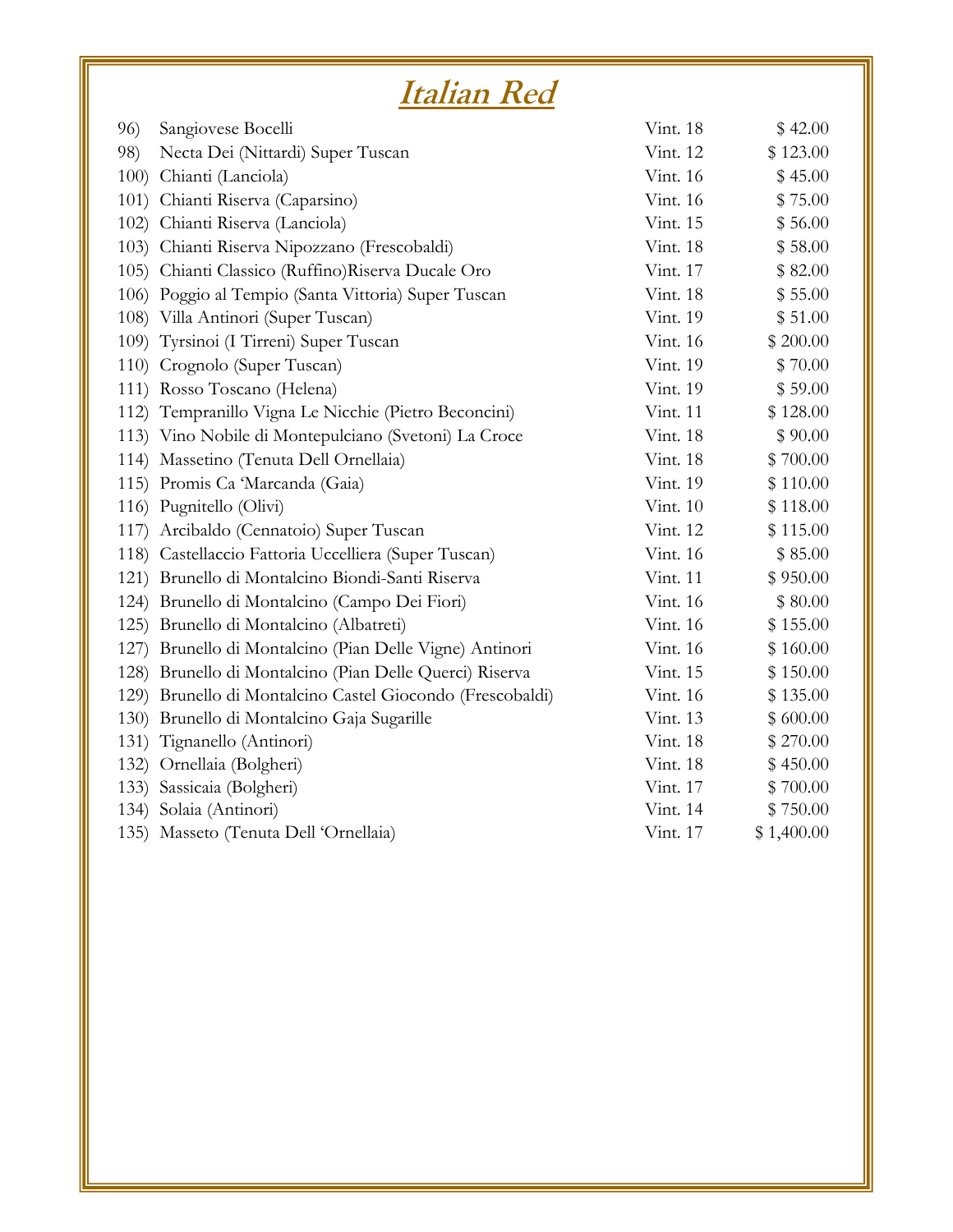| Italian Red                                    |          |            |
|------------------------------------------------|----------|------------|
| <b>SICILY:</b>                                 |          |            |
| 137) Meritage Fina (Caro Maestro)              | Vint. 17 | \$73.00    |
| 138) Etna Rosso Animardente                    | Vint. 18 | \$83.00    |
| 139) Planeta (Syrah)                           | Vint. 15 | \$71.00    |
| 140) Etna Rosso (Benanti)                      | Vint. 18 | \$57.00    |
| 141) Etna Rosso (Ulysse)                       | Vint. 14 | \$65.00    |
| 142) Faro Bonavita                             | Vint. 16 | \$90.00    |
| 143) Nero D'Avola (Drago)                      | Vint. 15 | \$40.00    |
| 144) Donna Fugata Mille e Una Notte            | Vint. 16 | \$150.00   |
| PIEDMONT:                                      |          |            |
| 150) Gaja (Barbaresco)                         | Vint. 18 | \$600.00   |
| 151) Barolo Bric Cenciurio                     | Vint. 15 | \$85.00    |
| 153) Barolo Dagromis (Gaja)                    | Vint. 17 | \$210.00   |
| 154) Roero Mompisano (Ca 'Rossa) Riserva       | Vint. 15 | \$72.00    |
| 155) Barolo (Ca Brusà') Riserva                | Vint. 11 | \$169.00   |
| 156 Barolo Massolino                           | Vint. 17 | \$180.00   |
| 158) Barbaresco Falleto (Bruno Giocosa) Rabaja | Vint. 17 | \$500.00   |
| 159) Barbaresco Vite Colte                     | Vint. 18 | \$80.00    |
| 160) Barolo Falletto (Bruno Giocosa)           | Vint. 14 | \$800.00   |
| 163) Gaja (Sori Tildin)                        | Vint. 15 | \$1,100.00 |
| <b>VENETO &amp; FRIULI &amp; ALTO ADIGE:</b>   |          |            |
| 164) Valpolicella (Dal Forno Romano)           | Vint. 13 | \$180.00   |
| 165) Amarone (Piovesole)                       | Vint. 10 | \$150.00   |
| 166) Amarone Dal Forno Romano                  | Vint. 08 | \$980.00   |
| 168) Valpolicella (Ripasso) Corte Lenguin      | Vint. 18 | \$60.00    |
| 169) Amarone (Corte Lenguin)                   | Vint. 17 | \$83.00    |
| 170) Amarone Villa San Carlo                   | Vint. 12 | \$150.00   |
| 171) Rosso Vallagarina Fuflus (Super Veneto)   | Vint. 11 | \$75.00    |
| <b>ABRUZZO:</b>                                |          |            |
| 174) Jarno (Rosso) Castorani                   | Vint. 10 | \$175.00   |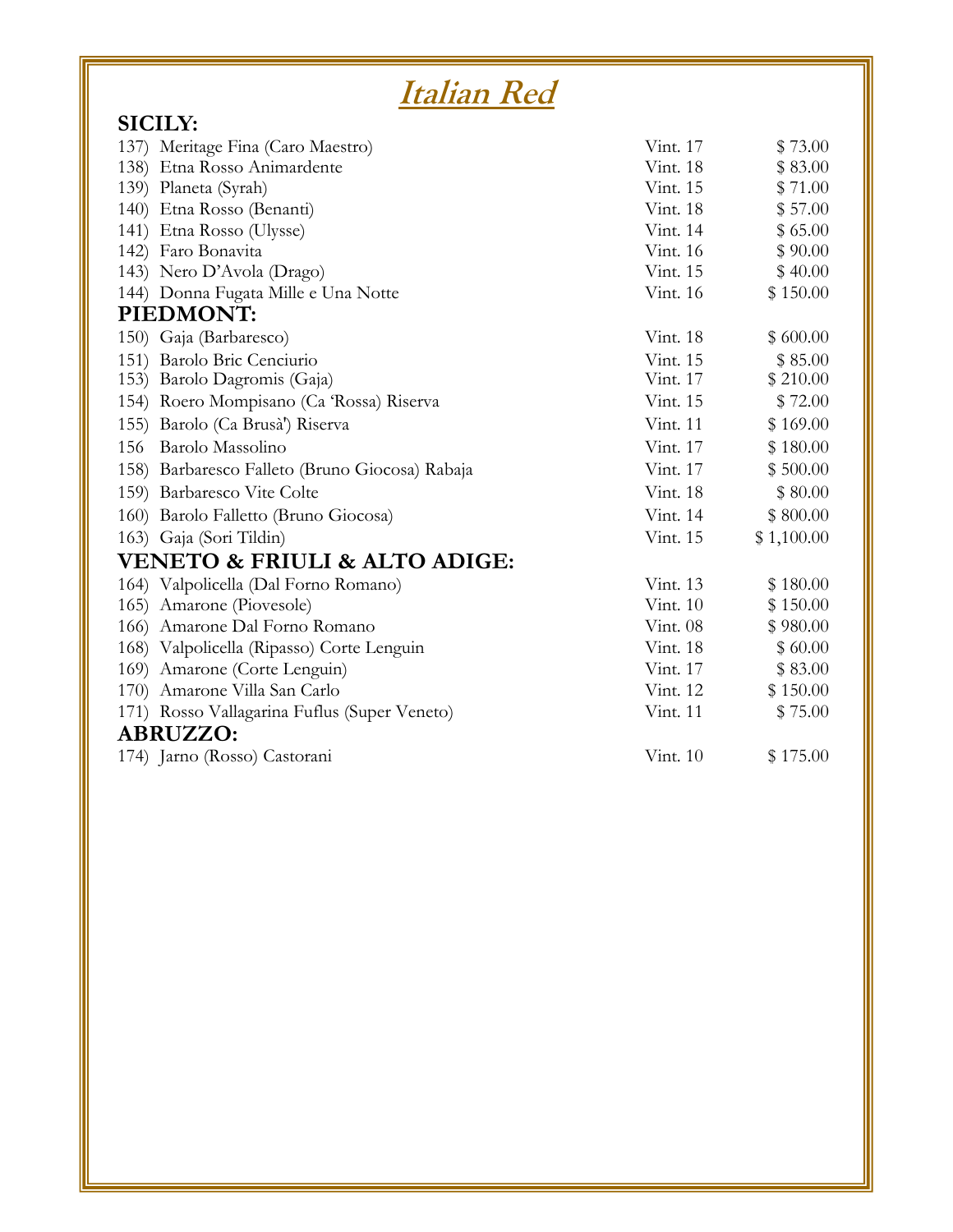**Wine of the Month White Wines** RIESLING \$45.00 \$12.00 Firestone (Santa Barbara) **Red Wines** RIOJA GRAN RISERVA  $$ 95.00 $ 25.00$ BARQUITO SPAIN HADID (CHATEAU DARIUS) SAINT-EMILION GRAND CRU \$ 75.00 **BOTTLE GLASS**

BORDEAUX SUPERIEUR  $$ 77.00 $ 21.00$ GRAN VIN DE REIGNAC FRANCE

(FRANCE)